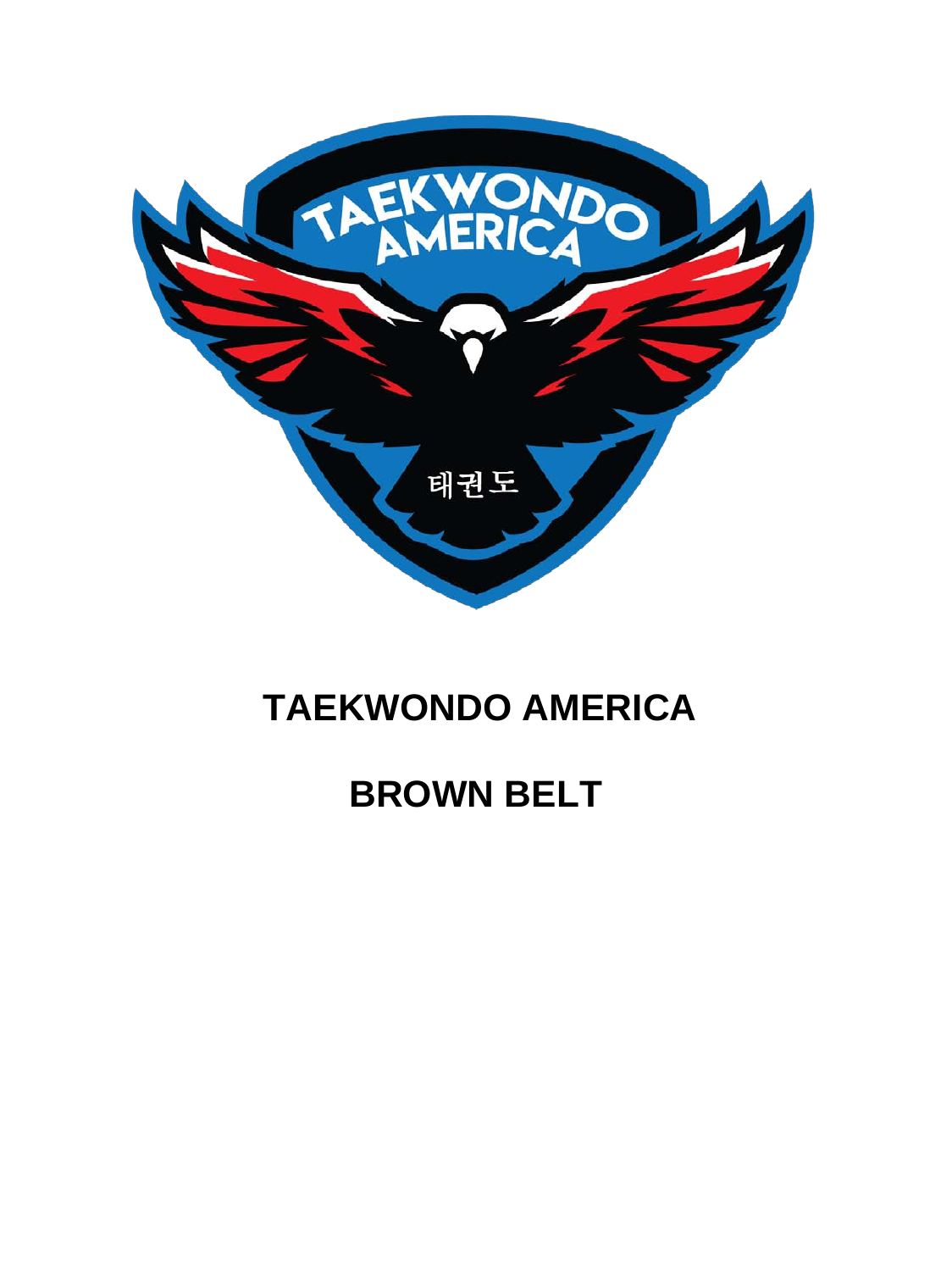# **BROWN AND SENIOR BROWN BELT**

### **PATTERN**

#### **HWA-RANG**

31 Movements

*Named after the Hwa-Rang youth group which originated in the Silla Dynasty about 1,350 years ago. This group eventually became the actual driving force for the unification of the three kingdoms of Korea.*

| Stance C                           |                           |
|------------------------------------|---------------------------|
| 1. Left Palm Heel Strike Middle    | <b>Sitting Stance</b>     |
| 2. Right Punch Middle              | <b>Sitting Stance</b>     |
| 3. Left Punch Middle               | <b>Sitting Stance</b>     |
| 4. Right Square Block              | <b>Right Back Stance</b>  |
| 5. Left Reverse Upset Punch High   | <b>Right Back Stance</b>  |
| 6. Right Punch Middle              | <b>Right Fixed Stance</b> |
| 7. Right Downward Knifehand Strike | L Stance                  |
| 8. Left Punch Middle               | <b>Left Front Stance</b>  |
| 9. Left Low Block                  | <b>Left Front Stance</b>  |
| 10. Right Punch Middle             | <b>Right Front Stance</b> |
| 11. Left Hand Grab                 | <b>Ready Stance</b>       |
| 12. Right Side Kick                |                           |
| 13. Right Knifehand Strike Middle  | <b>Right Back Stance</b>  |
| 14. Left Punch Middle              | <b>Left Front Stance</b>  |
| 15. Right Punch Middle (Ki-Hap)    | <b>Right Front Stance</b> |
| 16. Left Double Knifehand Block    | <b>Left Back Stance</b>   |
| 17. Right Spearhand Middle         | <b>Right Front Stance</b> |
| 18. Left Double Knifehand Block    | <b>Left Back Stance</b>   |

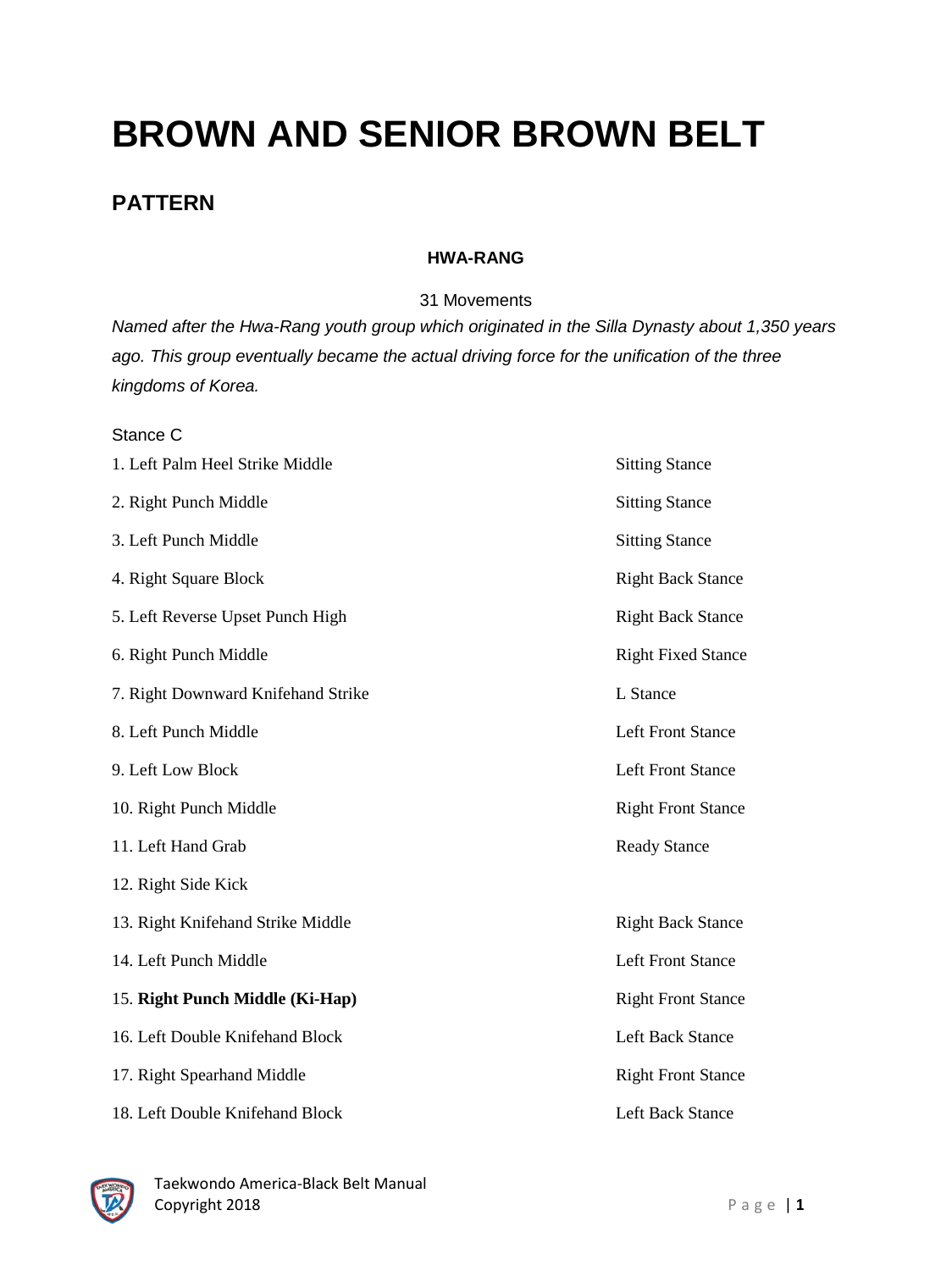| 19. Right Round Kick                         |                           |
|----------------------------------------------|---------------------------|
| 20. Left Round Kick                          |                           |
| 21. Left Double Knifehand Block              | Left Back Stance          |
| 22. Left Low Block                           | <b>Left Front Stance</b>  |
| 23. Right Reverse Punch Middle               | Left Fixed Stance         |
| 24. Left Reverse Punch Middle                | <b>Right Fixed Stance</b> |
| 25. Right Reverse Punch Middle               | Left Fixed Stance         |
| 26. Left X-Block Low                         | <b>Left Front Stance</b>  |
| 27. Right Backward Elbow Strike (Ki-Hap)     | Left Back Stance          |
| 28. Right Inner Forearm Block/Left Low Block | Closed Space              |
| 29. Left Inner Forearm Block/Right Low Block | <b>Closed Stance</b>      |
| 30. Left Double Knifehand Block              | Left Back Stance          |
| 31. Right Double Knifehand Block             | <b>Right Back Stance</b>  |

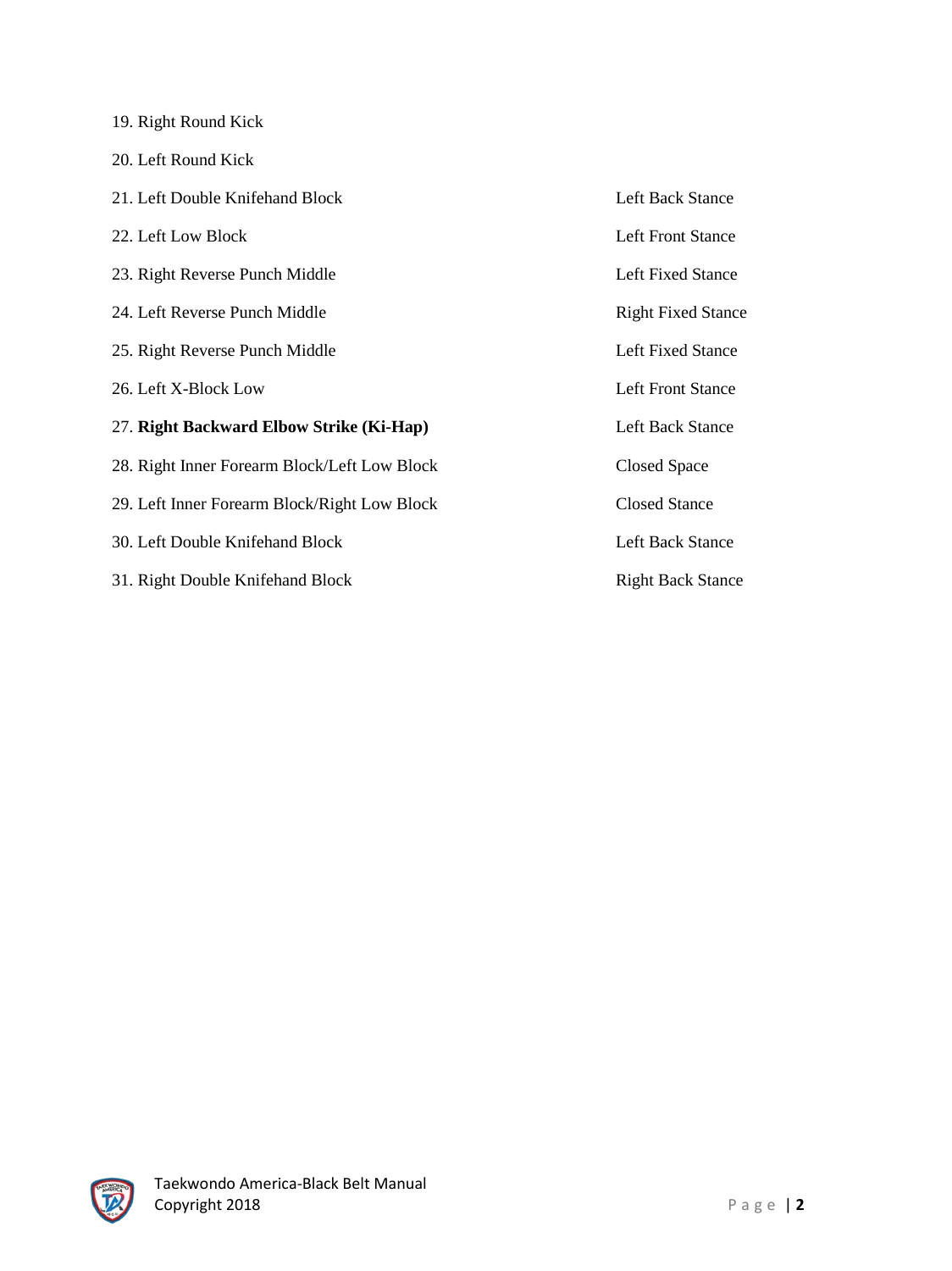## **BOARD BREAKING REQUIREMENTS**

Board breaking is a part of testing used by the judges and instructors to measure the speed, power and accuracy of kicking or striking technique. The best method of practicing board breaking is to strike a padded target. Consistent repetition of good technique is essential.

### **RULES OF ENGAGEMENT**

- The student is responsible for knowing what techniques and what size or color board they should break. (See the chart below for details)
- At testing, the student receives 3 attempts to break his/her boards. If a student fails to break his/her board, he/she does not pass that testing.
- When setting up a board station, the board should be placed so that the student can deliver the most powerful techniques possible. It is the student's responsibility to ensure the grain of the board must be set to follow the striking surface of the techniques.
- Excessive practice can fatigue board holders. It is not counted as an attempt if the student breaks his/her board prior to bowing.
- Once the student is ready to break, he/she is instructed to bow. After the bow, all movement towards the board counts as an attempt. Practicing after the bow is not allowed.
- After the student breaks his/her boards or exhausts his/her 3 attempts, the student should bow and shake hands with his/her board holders to tahnk them.